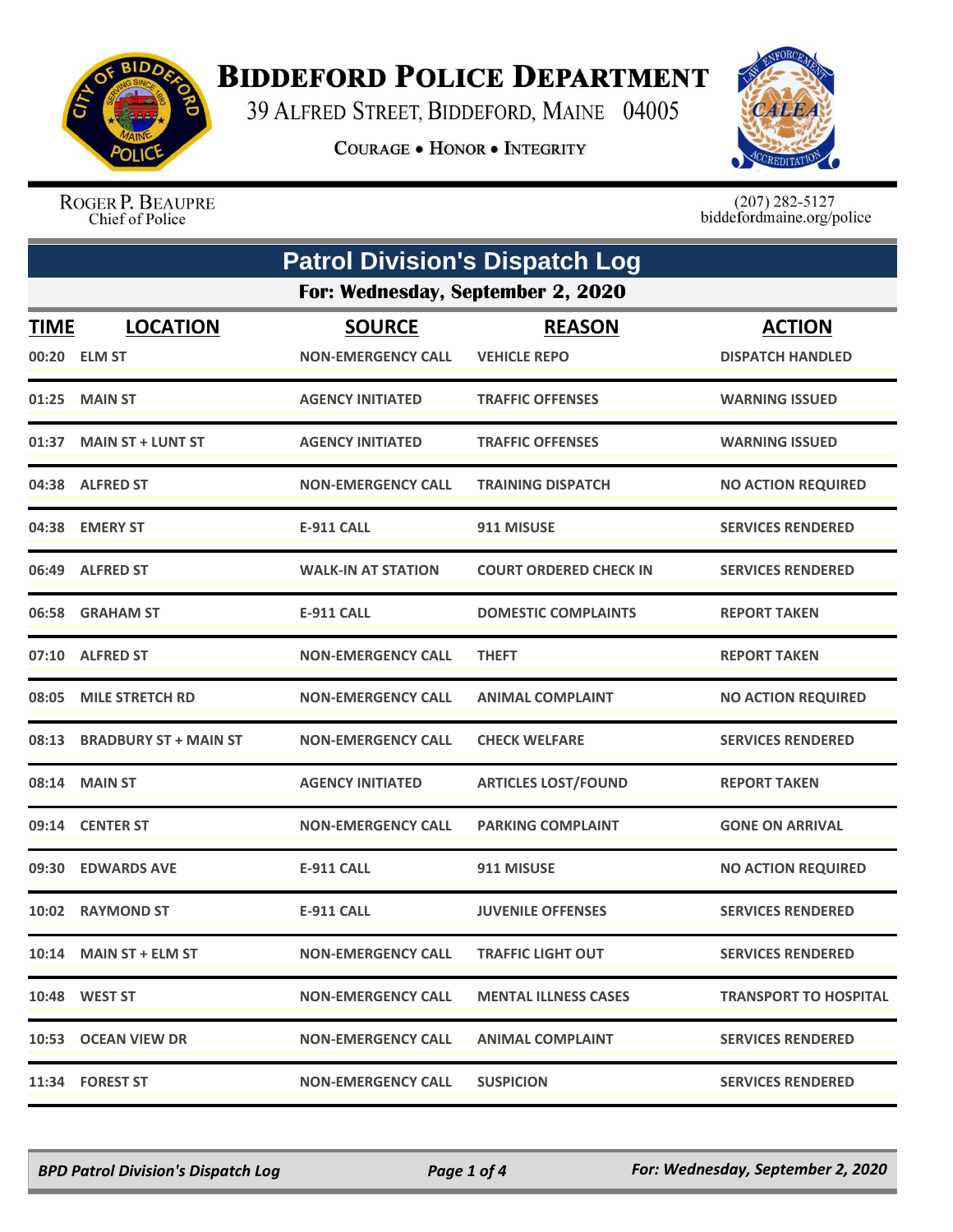| <b>TIME</b> | <b>LOCATION</b>                                         | <b>SOURCE</b>             | <b>REASON</b>                     | <b>ACTION</b>                |
|-------------|---------------------------------------------------------|---------------------------|-----------------------------------|------------------------------|
|             | 11:42 CUTTS ST                                          | E-911 CALL                | <b>CRIM THREAT / TERRORIZING</b>  | <b>REPORT TAKEN</b>          |
|             | 11:43 MAIN ST                                           | <b>NON-EMERGENCY CALL</b> | <b>VIOL PROTECTION FROM ABUSE</b> | <b>REPORT TAKEN</b>          |
| 11:57       | <b>MARINER WAY</b>                                      | <b>NON-EMERGENCY CALL</b> | <b>CRIMINAL MISCHIEF</b>          | <b>REPORT TAKEN</b>          |
|             | 12:08 BOULDER WAY                                       | E-911 CALL                | <b>SUSPICION</b>                  | <b>NO ACTION REQUIRED</b>    |
|             | 12:28 BRISTOL ST                                        | <b>WALK-IN AT STATION</b> | <b>ARTICLES LOST/FOUND</b>        | <b>REPORT TAKEN</b>          |
|             | 12:43 LITTLE HOUSE OF PRAYER DR                         | <b>WALK-IN AT STATION</b> | <b>SEX OFFENDER REGISTRATION</b>  | <b>REPORT TAKEN</b>          |
|             | <b>12:44 FORTUNES ROCKS RD</b>                          | <b>AGENCY INITIATED</b>   | <b>ANIMAL COMPLAINT</b>           | <b>SERVICES RENDERED</b>     |
|             | 12:52 ALFRED ST                                         | <b>WALK-IN AT STATION</b> | <b>PAPERWORK</b>                  | <b>SERVICES RENDERED</b>     |
|             | 12:53 BAYVIEW AVE                                       | <b>AGENCY INITIATED</b>   | <b>ANIMAL COMPLAINT</b>           | <b>SERVICES RENDERED</b>     |
|             | 13:14 POOL ST                                           | <b>RADIO</b>              | <b>ANIMAL COMPLAINT</b>           | <b>SERVICES RENDERED</b>     |
|             | 14:01 ALFRED ST                                         | <b>NON-EMERGENCY CALL</b> | <b>VIOL OF BAIL CONDITIONS</b>    | <b>NO VIOLATION</b>          |
|             | 14:04 ALFRED ST                                         | <b>WALK-IN AT STATION</b> | <b>PAPERWORK</b>                  | <b>SERVICES RENDERED</b>     |
|             | 14:29 WENTWORTH ST                                      | <b>NON-EMERGENCY CALL</b> | <b>ALL OTHER</b>                  | <b>NEGATIVE CONTACT</b>      |
|             | 14:40 ALFRED ST                                         | <b>NON-EMERGENCY CALL</b> | <b>ANIMAL COMPLAINT</b>           | <b>SERVICES RENDERED</b>     |
|             | 14:44 BRADBURY ST                                       | <b>E-911 CALL</b>         | <b>WEAPONS</b>                    | <b>UNFOUNDED</b>             |
|             | 14:45 SOUTH ST                                          | <b>NON-EMERGENCY CALL</b> | <b>HARASSMENT</b>                 | <b>SERVICES RENDERED</b>     |
|             | 14:49 ALFRED ST                                         | <b>NON-EMERGENCY CALL</b> | <b>DISTURBANCE / NOISE</b>        | <b>SERVICES RENDERED</b>     |
|             | 15:28 GOVE ST                                           | <b>NON-EMERGENCY CALL</b> | <b>ANIMAL COMPLAINT</b>           | <b>SERVICES RENDERED</b>     |
|             | 15:29 ANGEL LN                                          | <b>NON-EMERGENCY CALL</b> | <b>CRIMINAL MISCHIEF</b>          | <b>REPORT TAKEN</b>          |
|             | 15:31 ALFRED ST                                         | <b>WALK-IN AT STATION</b> | <b>COURT ORDERED CHECK IN</b>     | <b>SERVICES RENDERED</b>     |
|             | <b>15:34 SOKOKIS RD</b>                                 | <b>NON-EMERGENCY CALL</b> | <b>SUSPICION</b>                  | <b>DISPATCH HANDLED</b>      |
|             | 15:35 LEVI LN                                           | <b>NON-EMERGENCY CALL</b> | <b>ASSIST CITIZEN</b>             | <b>REFERRED OTHER AGENCY</b> |
|             | 15:40 ALFRED ST                                         | <b>NON-EMERGENCY CALL</b> | <b>FRAUD / SCAM</b>               | <b>SERVICES RENDERED</b>     |
| 16:10       | <b>BOULDER WAY</b>                                      | <b>E-911 CALL</b>         | <b>SHOPLIFTING</b>                | <b>SUMMONS ISSUED</b>        |
|             | OFFENDER: JOSEPH BATES  AGE: 46  RESIDENT OF: WELLS, ME |                           |                                   |                              |
|             | <b>CHARGE: THEFT BY DECEPTION</b>                       |                           |                                   |                              |

*BPD Patrol Division's Dispatch Log Page 2 of 4 For: Wednesday, September 2, 2020*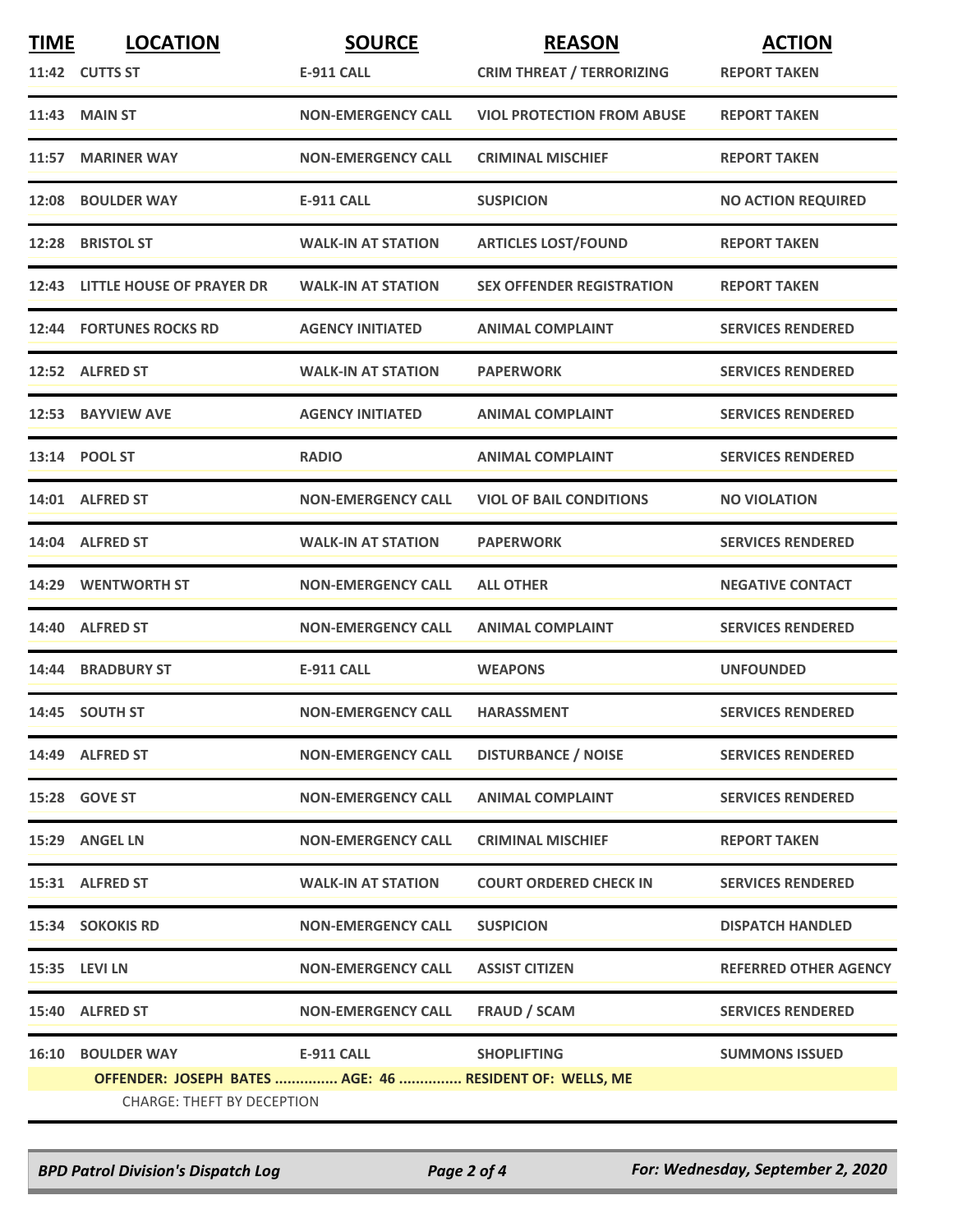| <b>TIME</b>                                            | <b>LOCATION</b>                                             | <b>SOURCE</b>                                    | <b>REASON</b>                                                   | <b>ACTION</b>            |  |  |
|--------------------------------------------------------|-------------------------------------------------------------|--------------------------------------------------|-----------------------------------------------------------------|--------------------------|--|--|
|                                                        | 16:11 DUBE LN                                               | <b>E-911 CALL</b>                                | <b>CRIM THREAT / TERRORIZING</b>                                | <b>UNFOUNDED</b>         |  |  |
|                                                        | 16:12 CLEAVES ST                                            | E-911 CALL                                       | 911 MISUSE                                                      | <b>DISPATCH HANDLED</b>  |  |  |
|                                                        | <b>16:13 SOKOKIS RD</b>                                     | <b>NON-EMERGENCY CALL</b>                        | <b>SUSPICION</b>                                                | <b>NO VIOLATION</b>      |  |  |
|                                                        | 16:16 SULLIVAN ST                                           | <b>NON-EMERGENCY CALL</b>                        | <b>PARKING COMPLAINT</b>                                        | <b>UNFOUNDED</b>         |  |  |
|                                                        | 16:29 ALFRED ST                                             | <b>E-911 CALL</b>                                | <b>DISABLED VEHICLE</b>                                         | <b>VEHICLE TOWED</b>     |  |  |
|                                                        | <b>16:46 HILL ST</b>                                        | <b>NON-EMERGENCY CALL</b>                        | <b>CIVIL COMPLAINT</b>                                          | <b>CIVIL COMPLAINT</b>   |  |  |
|                                                        | <b>16:52 SULLIVAN ST</b>                                    | <b>NON-EMERGENCY CALL</b>                        | <b>DOMESTIC COMPLAINTS</b>                                      | <b>REPORT TAKEN</b>      |  |  |
|                                                        | 18:03 ADAMS ST + JEFFERSON ST                               | <b>E-911 CALL</b>                                | <b>CHECK WELFARE</b>                                            | <b>SERVICES RENDERED</b> |  |  |
|                                                        | 18:18 MAIN ST                                               | <b>NON-EMERGENCY CALL</b>                        | <b>TRESPASSING</b>                                              | <b>NO VIOLATION</b>      |  |  |
|                                                        | 18:36 ELM ST                                                | <b>NON-EMERGENCY CALL</b>                        | <b>SHOPLIFTING</b>                                              | <b>SUMMONS ISSUED</b>    |  |  |
|                                                        | OFFENDER: JUVENILE - M  AGE: 17  RESIDENT OF: BIDDEFORD, ME |                                                  |                                                                 |                          |  |  |
|                                                        |                                                             | CHARGE: THEFT BY UNAUTHORIZED TAKING OR TRANSFER |                                                                 |                          |  |  |
|                                                        | 18:51 PRECOURT ST + MOUNTAIN RD AGENCY INITIATED            |                                                  | <b>TRAFFIC OFFENSES</b>                                         | <b>WARNING ISSUED</b>    |  |  |
|                                                        | 18:59 CUTTS ST                                              | <b>NON-EMERGENCY CALL</b>                        | <b>SUSPICION</b>                                                | <b>SERVICES RENDERED</b> |  |  |
|                                                        | 19:04 ELM ST                                                | <b>AGENCY INITIATED</b>                          | <b>THEFT</b>                                                    | <b>REPORT TAKEN</b>      |  |  |
|                                                        | 19:26 CUTTS ST                                              | <b>NON-EMERGENCY CALL</b>                        | <b>SUSPICION</b>                                                | <b>SERVICES RENDERED</b> |  |  |
|                                                        | 19:30 PAQUIN AVE                                            | <b>NON-EMERGENCY CALL</b>                        | <b>CIVIL COMPLAINT</b>                                          | <b>CIVIL COMPLAINT</b>   |  |  |
|                                                        | 19:37 PEARL ST                                              | E-911 CALL                                       | <b>SUSPICION</b>                                                | <b>NEGATIVE CONTACT</b>  |  |  |
|                                                        | 20:15 ELM ST                                                | <b>AGENCY INITIATED</b>                          | <b>TRAFFIC OFFENSES</b>                                         | <b>WARNING ISSUED</b>    |  |  |
|                                                        | 21:22 MAIN ST                                               | <b>AGENCY INITIATED</b>                          | <b>ASSIST OTHER AGENCY</b>                                      | <b>SERVICES RENDERED</b> |  |  |
|                                                        | 23:13 HILL ST + FALL ST                                     | AGENCY INITIATED TRAFFIC OFFENSES                |                                                                 | <b>SUMMONS ISSUED</b>    |  |  |
|                                                        |                                                             |                                                  | OFFENDER: SKYE E. CHAMPAGNE  AGE: 32  RESIDENT OF: KINGSTON, NH |                          |  |  |
| CHARGE: OPERATING WITH EXPIRED REGISTRATION > 150 DAYS |                                                             |                                                  |                                                                 |                          |  |  |
|                                                        | 23:14 MARINER WAY + ALFRED ST                               | <b>AGENCY INITIATED</b>                          | <b>TRAFFIC OFFENSES</b>                                         | <b>VSAC ISSUED</b>       |  |  |
|                                                        | 23:15 LINCOLN ST + STONE ST                                 | <b>AGENCY INITIATED</b>                          | <b>TRAFFIC OFFENSES</b>                                         | <b>WARNING ISSUED</b>    |  |  |
|                                                        | 23:29 ALFRED ST + MYRTLE ST                                 | <b>AGENCY INITIATED</b>                          | <b>TRAFFIC OFFENSES</b>                                         | <b>WARNING ISSUED</b>    |  |  |
|                                                        | 23:37 ELM ST + PEARL ST                                     | <b>AGENCY INITIATED</b>                          | <b>TRAFFIC OFFENSES</b>                                         | <b>WARNING ISSUED</b>    |  |  |

*BPD Patrol Division's Dispatch Log Page 3 of 4 For: Wednesday, September 2, 2020*